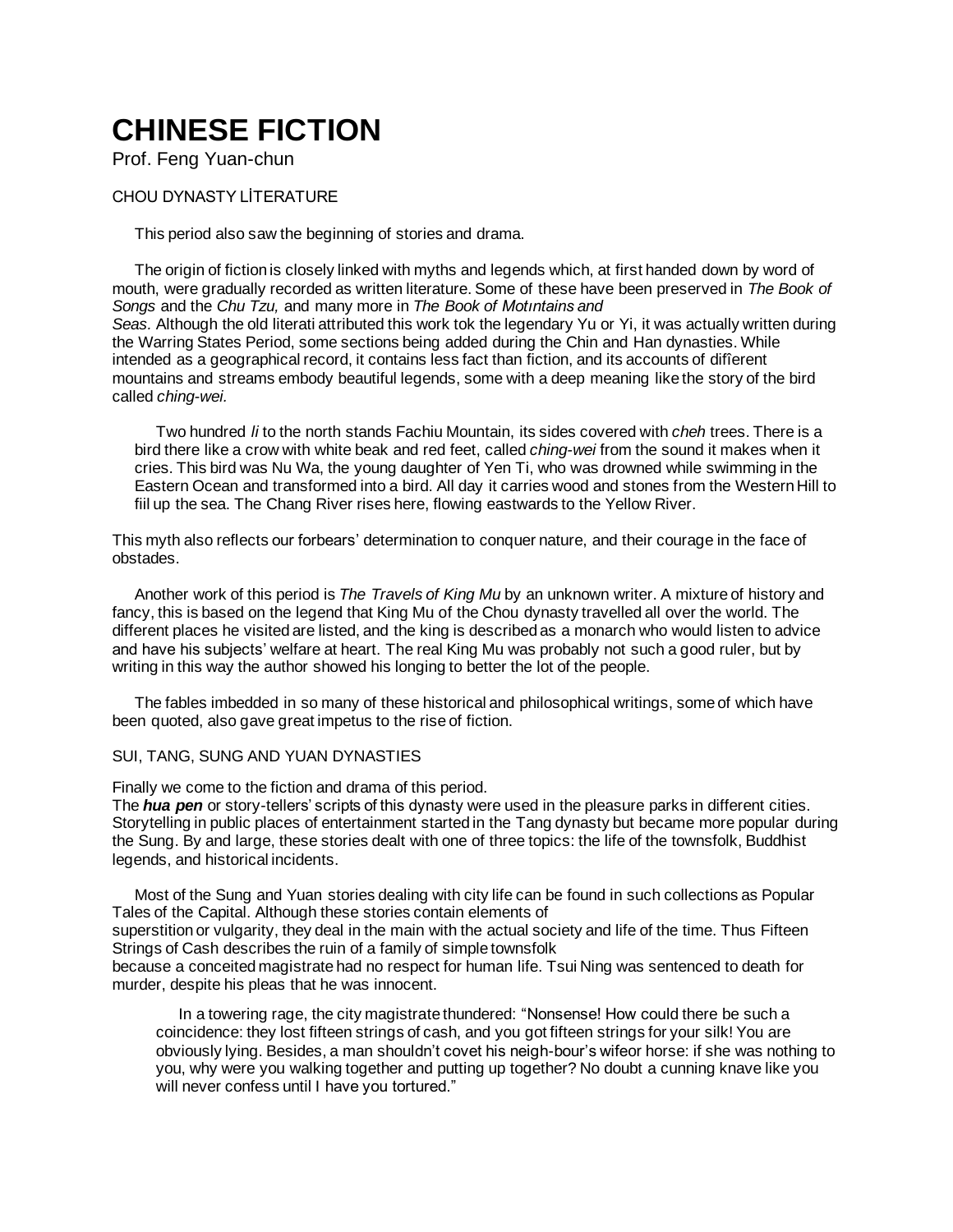. . . The unfortunate concubine and Tsui Ning were tortured until they broke down and agreed that they had been tempted by the money and killed Liu,

then had taken the fifteen strings of cash and fled. The neighbours, acting as witnesses in the case, put their crosses to the confessions. Tsui Ning and the concubine were pilloried and sent to the prison for those condemned to death. And the fifteen strings of cash were retumed to Mr. Wang, who found they were not enough to pay the men in the yamen!<sup>i</sup>

This story, founded on fact, gives us a picture of the crass stupidity, stubbornness and greed of the official world, which meant that the people had no one to defend their

rights. Another of these tales, The Revolt of Wang Keh, describes a merchant and iron-smelter who built up a fortune by his own efforts but was ruined by the corrupt author-ities and forced to take his own life. This man lamented bitterly:

I was always a loyal subject till wicked men slandered me and I could not clear myself. I wanted to capture the assistant magistrate, find out the truth, take revenge and wipe out this disgrace. Then I meant to use the money in the local treasury to gather together a band of gallant men, seize the Huai River Valley and sweep away all these grasping, evil officials, to spread my fame throughout the empire. After that I should have placed myself at the service of the state and fought for my country, to win lasting renown. But now I have failed—this is fate!

This sharply delineated hero was a substantial, law**abiding citizen,** who was driven **by** injustice to become an outlaw; **and his** story enables us to understand the dif**ficulties of his** class.

The historical stories which have come down to us in such works as the Popular History of the Five Dynasties and *Tales* of the Hsuan Ho Period are the immediate forerunners of the traditional novels. Thus the descriptions of Sung Chiang and other peasant leaders given in the Tales of the Hsuan Ho Period are the earliest sources for the adventures of the outlaws of Liangshan. This book reflects the unflinching courage and patriotism of common folk, and exposes the pride and extravagance of the rulers and their crimes against the people.

None of the Buddhist story-tellers' scripts have been preserved, but we have a chante-fable describing Hsuan-tsang's pilgrimage to the west which has certain features in common with both the stories about townsfolk and the historical tales, and is significant because it contains the first account of that immortal figure— Monkey Sun Wukung.

This period saw greater advances in the drama than the Tang dynasty, and the appearance of the long dramatic ballads known as chu kung tiao and of the Southern Drama was of particular significance. The dramatic ballads, which contained both songs and recitations, left their mark on the subject matter and music of the Yuan theatre. The Southern Drama, a form of local opera popular in the coastal regions of Chekiang from the end of the Northern Sung dynasty onwards, may be considered the forerunner of the Ming and Ching plays. Two chu kung tiao still in our possession are Liu Chih-yuan by an unknown writer of the Sung dynasty and The Western Chamber by a man named Tung in the Golden Tartar period. Though these are not plays they had a considerable influence on the development of the drama, and the literary merits of The Western Chamber are considerable. A fair number of mutilated versions of Southern plays dating from the end of the Sung and the early Yuan dynasties remain to us. The Successful Candidate Chang Hsieh, by an unknown writer, is complete. The

heroine of this play is a striking figure, and the supporting cast is vividly drawn; the language is simple

and concise, sometimes very lively and natural. The influence of this Southern Drama on later plays is obvious.

#### **MING DYNASTY**

The novels written at the beginning of the Ming dynasty developed from the story-tellers' scripts of the Sung and Yuan dynasties. The most important are *Water Margin* and the *Romance of the Three Kingdoms.*

*Water Margin* describes the heroic exploits of the peasant army led by Sung Chiang during the Northern Sung dynasty. Their adventures had been related in the storytellers' script *Tales of the Hsuan*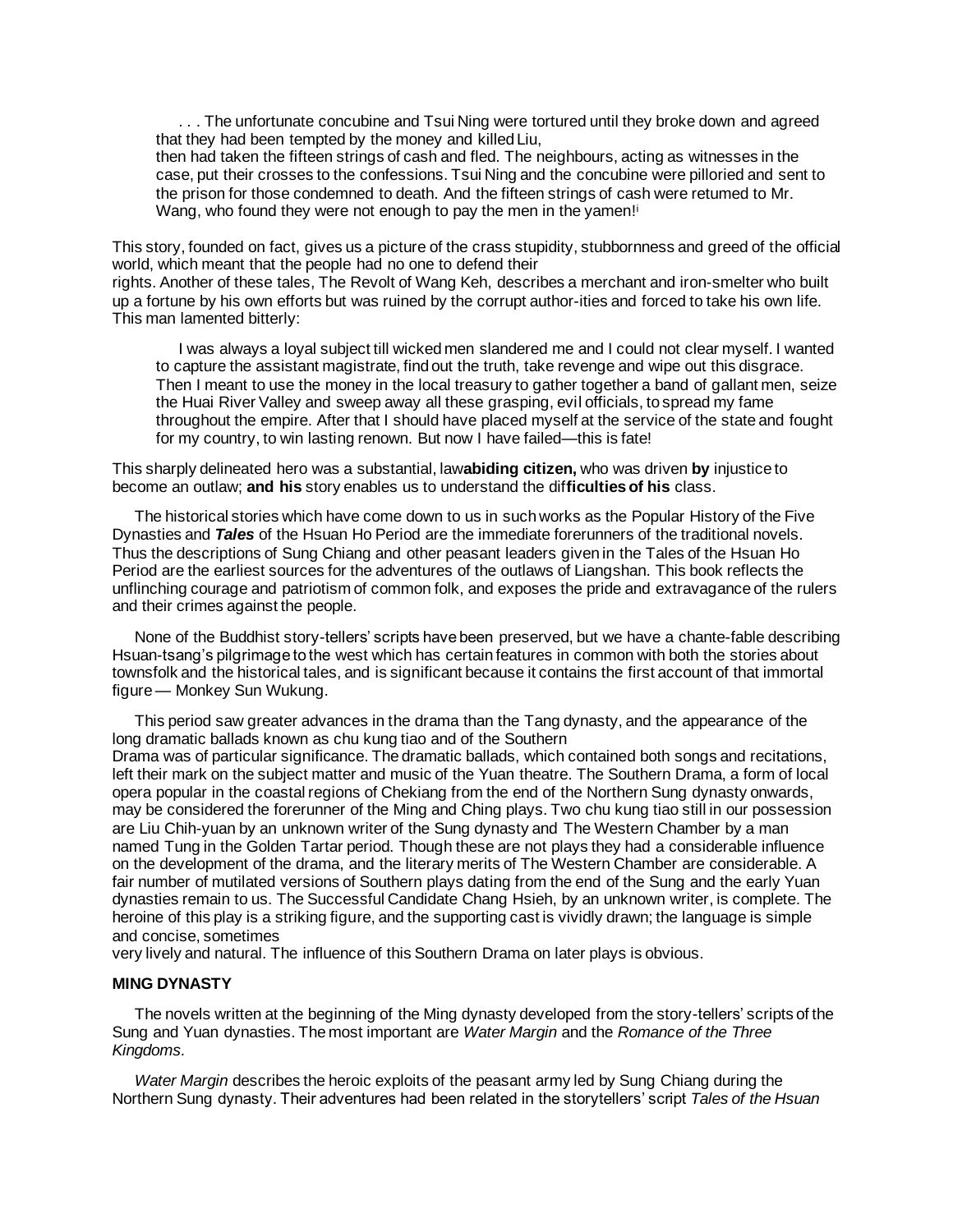*Ho Period;* but this story, improved on by countless folk artists, is believed to have been recast by the great writer Shih Nai-an, who made of it a profoundly-signiflcant and beautiful classic. Shih Nai-an was a native of Paichu in present-day Kiangsu, who lived from approximately 1296 to 1370. His version of *Water Margin* was further modified by later authors — sometimes to its detriment.

There are a hundred and eight brave men in this epic novel. The majority are peasants, fishermen or other working folk, but some are small functionaries, army officers, merchants, scholars or even landowners persecuted by the higher authorities. They are all robust characters with a s trong sense of justice and tremendous courage, capable of fighting to the death, and able to distinguish clearly between right and wrong, friend and foe. Yet in depicting all these outlaws, the author has made each a sharply defined individual. Sung Chiang, Wu Yung and the other leaders in Liangshan have widely differing temperaments. Sung Chiang is shrewd and experienced, generous and just, and so great is his fame that men areglad to serve him. At first he respects and upholds the feudal order, but gradually his views change, and he determines to revolt. In the mountains his wise strategy enables the outlaws to build up a strong rebel force, until finally he is taken in by an imperial amnesty which destroys the political power the peasants are beginning to establish. The novel gives a detailed description of his reaction to this amnesty. Wu Yung is the strategist of the peasant army, a wily tactician whose sagacity enables him to win a series of victories. It is he who helps to secure Liangshan was the rebel base, who devises brilliant tactics for battles and sometimes settles disputes between different commanders. He is willing to compromise when the amnesty is declared, but when Sung Chiang dies he kills himself before his leader's grave. There are many other striking figures in this book like Li Kuei, Wu Sung and Lu Chih-shen. Li Kuei is a true peasant, simple, blunt, generous and sincere. He is every inch a rebel, completely loyal to his fellows and with an inveterate hatred for the enemy; but his simplicity is mixed with coarseness. Wu Sung is a man of iron, of stupendous strength and courage, who burns to avenge himself once his illusions about the ruling class are shattered. Lu Chih-shen is another incomparable fighter, hot-headed, trusty, a champion of the weak, who is hounded into joining the peasant army. The author's characterization is so superb that to this day Sung Chiang, Li Kuei and these other heroes stili live in the hearts of millions.

In addition to brilliant characterization, *Water Margin* presents us with many unforget-table scenes like "The Gift Is Taken by Guile," "Storming Taming City," "The Three Attacks on Chu Family Village," "Lu Chih-shen Spreads Havoc on Mount Wutai," "Lin Chung Ascends the Mountain One Snowy Night," and "Wu Sung Kills the Tiger on Chingyang Ridge." The episode known as "The Gift Is Taken by Guile," for instance, describes how a grasping, dishonest official sends guards to escort his gift to the eastern capital, and how Chao Kai and seven other stout fellows pretend to be merchants in order to seize this illgotten treasure. One blazing hot summer day as the guards are toiling up the mountain, the eighth rogue, Pai Sheng, appears too.

In less time than it takes to eat half a bowl of rice, a fellow appeared in the distance carrying two buckets on a shoulder pole and singing as he came up the ridge. This was the song;

*The red sun is a ball of flame Which has burned each shoot and blade; Now the labourers' hearts are afire, But young lords must be fanned in the shade!*

The fellow came singing up the ridge, set down his buckets in the pine wood and sat down in the shade. (Chapter 16.)

After a battle of wits, the drugged wine takes effect on the escort, and the outlaws are able to seize the treasure. Here the author indicates the ingenuity and cunning of Wu Yung and the rebels, while Pai Sheng's short song epitomizes the gulf between rich and poor.

The *Romance of the Three Kingdoms* is ascribed to Lo Kuan-chung, who is believed to have based it on material in story-tellers' scripts. Lo Kuan-chung was a native of Chientang (some say of Taiyuan), who is thought to have lived during the last seventy years of the four-teenth century. His work was retouched by later writers.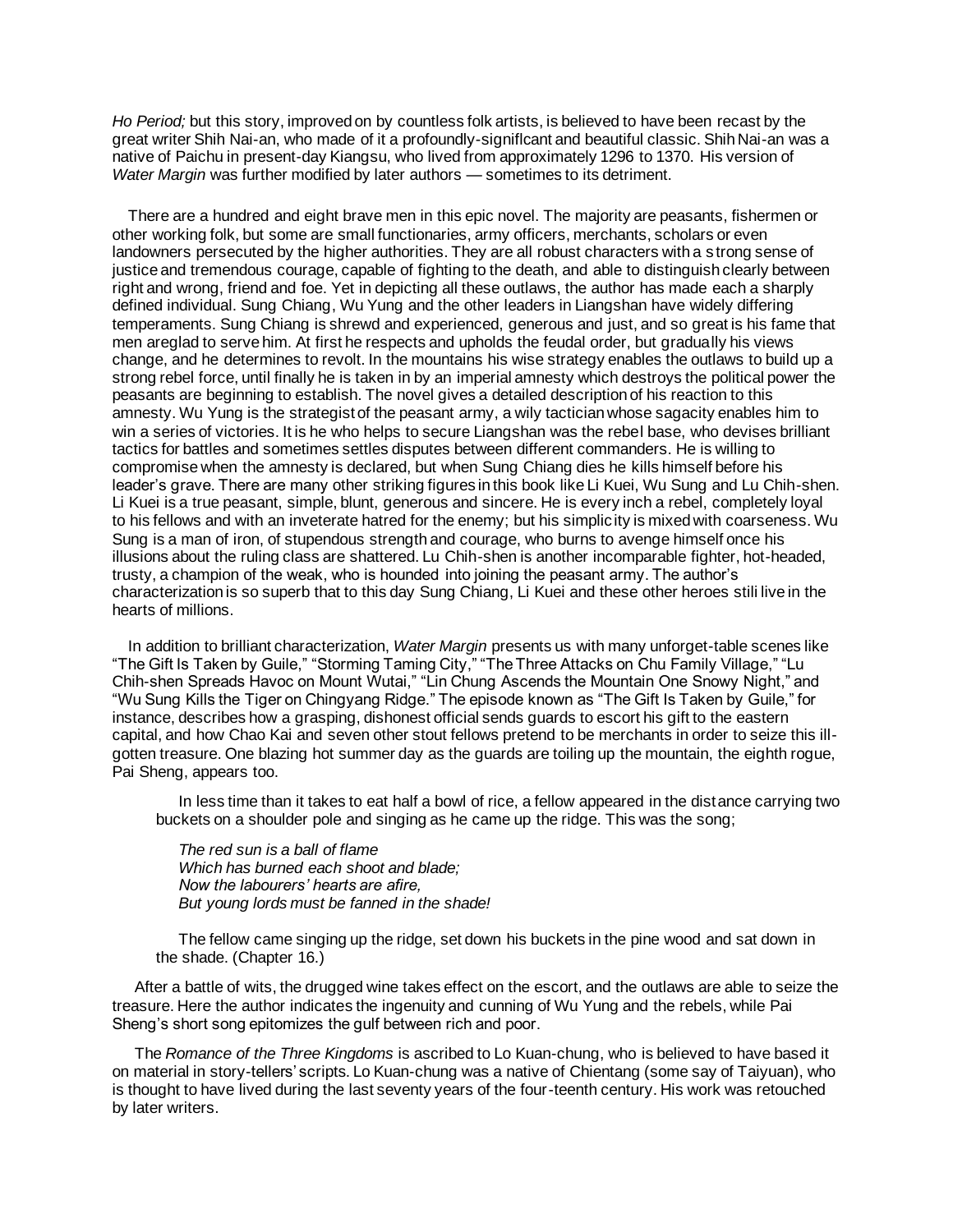This novel has as its background the stirring and troubled times during the third century when China was divided into three kingdoms. It shows us the open clashes and secret feuds between different political groups, and the popular estimate of the chief figures of the time. Liu Pei is presented as a leader who loves the people, while Kuan Yu and Chang Fei are heroes who have so captured readers' imagination that "The Com-pact in the Peach Orchard," which describes how they became Liu Pei's sworn brothers, is familiar to every Chinese household. Chuke Liang is the personification of shrewdness and intelligence, a penetrating observer of life, a man of remarkable judgement, who adapts himself skilfully to sudden chang es. He longs to make the country secure. He is tolerant and magnanimous, careful and responsible in all he does, and his accurate fore-sight in matters great as well as small is particularly striking. The first time he meets Liu Pei, they discuss the state of the country:

Liu Pei said: "Sir, your statesmanship is amazing. How can you spend your whole life buried in the country? Have compassion on men, I beg you, and remove my ignorance by your instruction."

Chuke Liang smiled and said: "What is your ambition, general?"

Liu Pei sent the others out, moved closer and answered: "The house of Han is toppling, evil ministers have usurped authority. Weak as I am, I desire to restore good rule throughout the realm; but my understanding is so limited that I do not

know how to achieve this. If you, sir, will lighten my darkness and save me from taking false steps, I shall be inexpressibly grateful!" (Chapter 38.)

Then follows the scene famed in history when Chuke Liang gives Liu Pei a detailed summary of the situation in the country, pointing out that it will not be easy to destroy Tsao Tsao or Sun Chuan, his two chief rivals, unless two lesser chieftains are flrst defeated.

Chuke Liang paused to order his boy to fetch a map, and when this was hung on the wall he pointed at it. "There are the fifty-four districts of Szechuan," he said. "To win supremacy, general, you must let Tsao Tsao keep the north and Sun Chuan

the south; but you can triumph by winning over the people. First take Chingchow as your headquarters, and then build up a base in the west. Once you are strongly entrenched in these three places you can make plans to conquer the whole empire."

When Liu Pei heard this he rose and bowed with clasped hands, saying: "Your words, sir, have swept away the clouds for me and let me see the clear sky. . ."

So in this one conversation, Chuke Liang, who had never left his cottage, foresaw the three parts into which the empire would be divided. Indeed, his equal could not be found in all history! (Chapter 38.)

Here the author not only reveals how eagerly Liu Pei sought for men of talent, but gives us a graphic picture of the countryman who was to become such a brilliant statesman and strategist. Tsao Tsao is painted, by way of contrast, as a thoroughgoing villain.

In brief, the *Romance of the Three Kingdoms* is a vast canvas depicting the struggle between different factions during that period of feudalism, and subtly voicing the people's aspirations. This classic has had an immense and lasting influence on subsequent gener-ations. If it has its weaknesses, they are in the choice of certain historical episodes and the relative prosiness of the language.

#### **LATER MING**

The novels of the early Ming dynasty, including Water *Margin* and the Romance of the Three Kingdoms, had developed from the historical tales of the Sung and Yuan dynasties, and were often the work of more than one man. This was not the case with The Pilgrimage to the *West* and Chin Ping Mei. Although the source material **of** *The* Pilgrimage to the West dates from much earlier, this novel is by and large the work of one man — Wu Cheng-en; and despite the fact that ve do not know the identity of the author of the *Chin Ping Mei,* there is a big difference between this book and the story-tellers' scripts.

Wu Cheng-en (c. 1500-1580) was a native of Huaian in Kiangsu, who came of a family in modest circumstances and failed to distinguish himself in his official career. He retired in later life to devote himself to writing.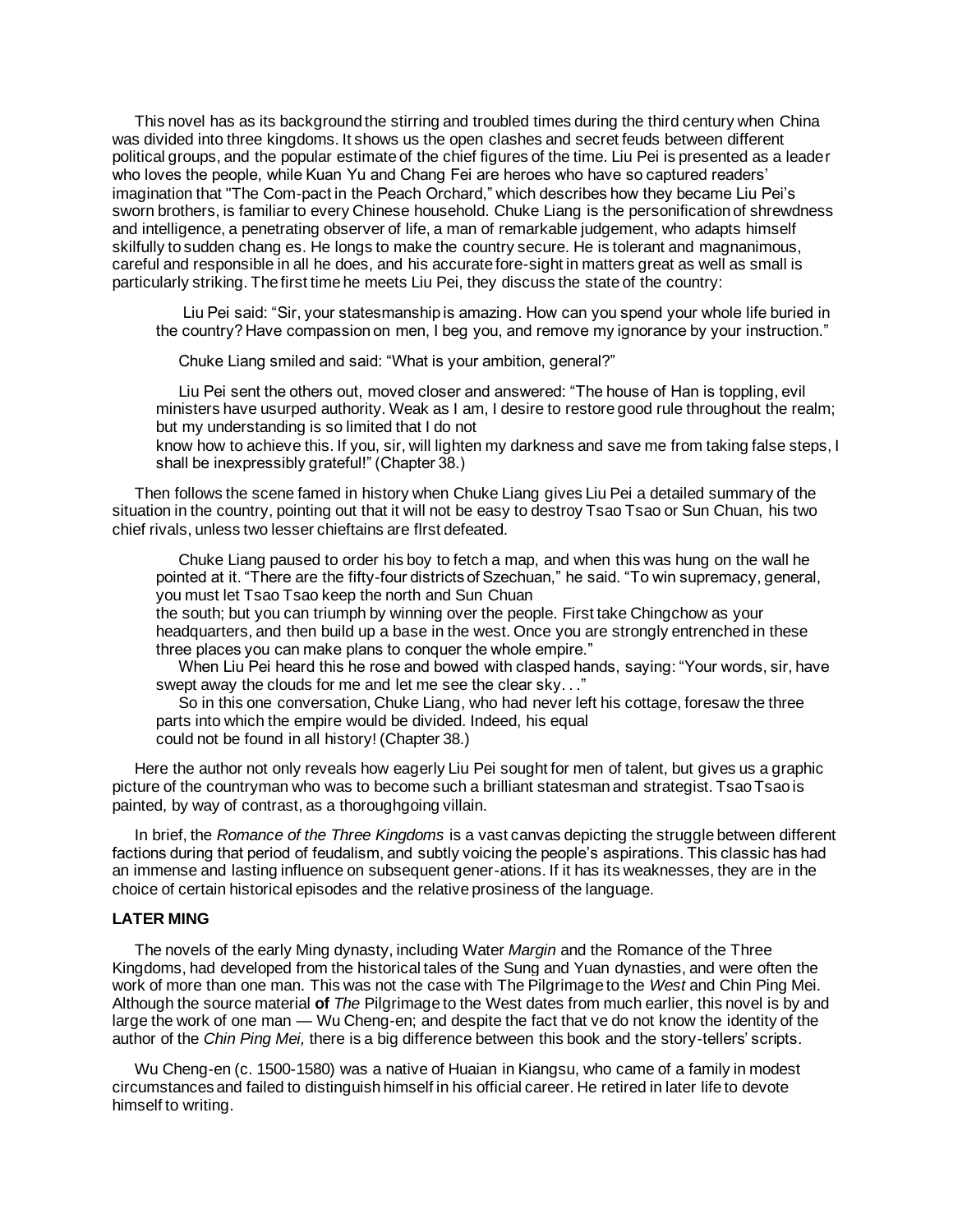His most popular work is *The Pilgrimage to the West,* which drew largely on earlier Buddhist legends about Hsuan-tsang's adventures and the Yuan and Ming plays based on these. Although this story is full of spirits and monsters, the author has made of it an epic of the human spirit and man's stubborn resistance to all the powers of darkness. For Monkey Sun Wu-kung is intensely human. Romantically conceived and brilliantly exe-cuted, he personifies the Chinese people's struggle against difficulties and defiance of feudal authority. In Chapter 7, when Monkey is creating havoc in heaven, he sings to the Buddha:

*The Heavenly Palace will not he theirs for ever, On earth kingdoms rise and fall; The strongest will prevail, And heroes will contend for supremacy here.*

He also says:

Though he has been here since childhood, he can't expect to have this place to himself for ever. The proverb says: "Emperors come and go, and next year it will be our turn." Just tell him to move out and leave heaven to me. If he won't I shall make so much trouble he will not have a moment's peace! (Chapter 7.)

After Monkey has helped to obtain the scriptures, his courage and perseverance in the face of enormous odds are even more evident. A wily, fearless fighter but kind and loyal friend, he radiates optimism and humour. He is undoubtedly one of the most popular figures in all Chinese literature.

Pigsy and Hsuan-tsang are well portrayed too. Though Pigsy is stupid, careless, greedy and lecherous, he is simple and honest and sticks to his friends till they have procured the scriptures, leaving readers with an amused affection for him. Hsuan-tsang was a historical figure, and the author has succeeded admirably in expressing his deter-mination to overcome difficulties as well as his kindliness and sincerity, although sometimes he seems a little stiff and pedantic.

In the course of presenting these characters, Wu Cheng-en exposes the sharp contra-dictions in the society of the time, the rulers' suppression of all rebels, the corruption of the government and stupidity and greed of the officials. Stringent social criticism and satire are interwoven with humour in this immortal classic.

The *Chin Ping Mei* is believed to have been written by a native of Shantung who lived during the sixteenth and seventeenth centuries. The chief character, Hsimen Ching, is a merchant of Chingho, and through the story of his household this novel gives us a picture of many aspects of society. We see the enterprise of the merchants of the Ming dynasty, the relationships between the townsfolk and other classes, and the decadence and cruelty of the rich and powerful. Hsimen Ching is drawn to the life — an unscrupulous rake who has made a fortune through commerce and usury. All the women have marked individual traits, Golden Lotus in particular. Wu Yueh-niang is simple and weak, Li Ping-erh circumspect, and Golden Lotus a spitfire fond of intrigue. Unfortunately this magnifi-cent work is marred by pornographic passages.

These two classics and the earlier W*ater Margin* and *Romance of the Three Kingdoms* are the four great novels of the Ming dynasty.

Last of all there are the stories in the vernacular.

Whereas the earlier story-tellers' scripts deal largely with daily life, Buddhist legends or history, most of those by Ming dynasty writers describe ordinary men and women. During the later half of the dynasty a number of collections appeared, notably *Tales of Chin Ping Hermitage, Stories to Teach Men, Stories to Warn Men* and *Stories to Awaken Men,* which contained many works of a high quality. Some of them, it is true, border on them fantas-tic like certain of the Sung and Yuan stories; but for the most part they deal with everyday life. Thus *The Pearl Vest* and *The Tangerines and the Tortoise Shell* are concerned with merchants; *The Proud Scholar* and A *Prefectship Bought and Lost* are a scathing reflection on political corruption; while some of the most dramatic deal with the fate of women, as in the case of *The Beggar*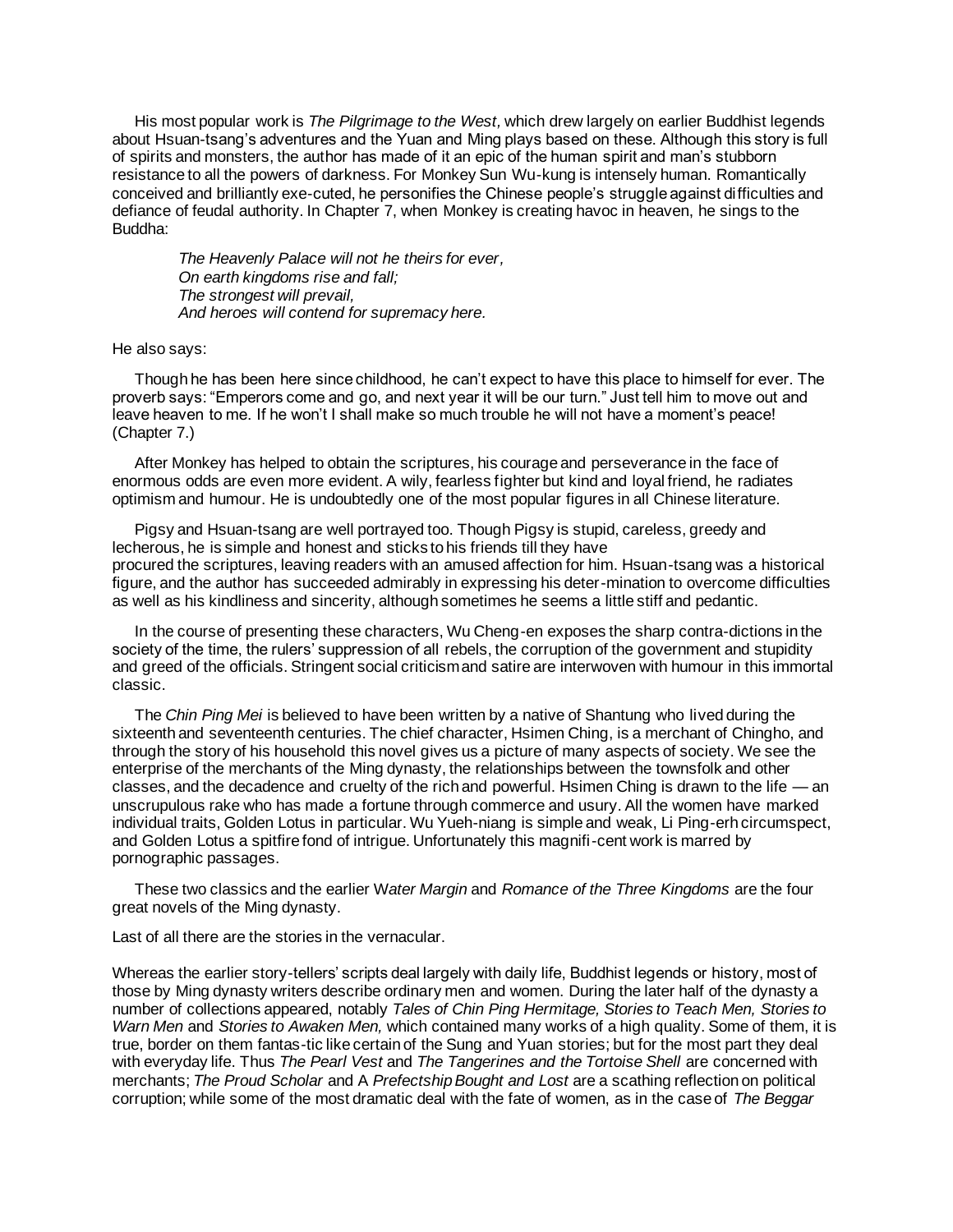*Chief's Daughter, The Oil Vendor and the Courtesan* and *The Courtesan's Jewel* Box. The beggar chief's daughter and the courtesan Decima have inconstant lovers, and the beautiful Flower Queen alone has a happy marriage with the honest oil vendor Chin Chung. These tales depend for their success upon their dramatic plots and the human interest of the fresh, detailed narrative which is so true to life.

#### **CHING DYNASTY**

There was a further development in novel-writing during the Ching dynasty. The two great novels written before the Opium War are *The Scholars* and *The Dream of the Red Chamber.*

Wu Ching-tzu (1701-1754), the author of *The Scholars*,<sup>i</sup>was a native of Chuanchiao in Anhwei and came from a family of landowners, many of whom had held official posts. He was a renegade to his class, however, for the whole train of thought of *The Scholars* is anti-feudal. The author directs his biting satire primarily against the inhuman feudal morality, and secondly against the ex-amination system. The sole aim of those who passed the examinations was to climb the official ladder and make more money; and since they had neither leaming nor moral integrity, they could serve only as lackeys of the ruling class. So in Chapter 32, Tsang Liao-chai asks Tu Shao-ching to lend him money to buy a salaried scholar's rank. When Tu Shao-ching inquires what use this rank

is, he replies that it will enable him to become an official, pass sentence on others and have men beaten. "You brigand!" swore Tu. "How utterly contemptible!" In Chapter 47 again, when the gentry of Wuho escort the spirits of deceased relatives to the ancestral temple, in order to ingratiate themselves with the powerful Fang family the members of the Yu and Yoo clans follow behind old Mrs. Fang's shrine. In disgust Yu says to Yoo:

"This district has no sense of morality left!" From his own experience and observation, Wu Ching-tzu was painfully aware of the hypocrisy and rottenness of feudal society, and he made brilliant use of the novel form to expose them.

The first eighty chapters of *The Dream of the Red Chamber* are by Tsao Hsueh-chin, the last forty by Kao O. Tsao Hsueh-chin was a native of Fengjun in Hopei, whose family served in the Han forces under the Manchus. He was born in Nanking in about 1715 and died in Peking in 1763. Kao O was a native of Tiehling in Liaoning, whose family also served under the Manchus. His dates are uncertain, but he must have written the sequel to *The Dream of the Red Chamber* in about 1791.

*The Dream of the Red Chamber* describes a rich, aristocratic family, and is indeed the funeral song of this class. To enjoy a life of luxury, these parasitic landowners put increasing pressure on the peasants on their estates and ruined innocent citizens by contemptible and cruel methods; but in the end they could not escape destruction. The members of the Jung and Ning households may present a respectable front to the world, but almost without exception they are selfish, decadent and sadistic, and sometimes they commit open crimes. The excesses of the Chia family are summed up by Chiao Ta in Chapter 7:

"Who could have foreseen that our old master would produce spawn like you, you dirty, vicious swindlers! Do you think I don't know what goes on?"

In Chapter 66, someone tells the hero frankly:"The only clean things in your house are these two stone lions!" And the utter decadence of these aristocrats is revealed by Granny Liu's remark in Chapter 39:

"These crabs . . . and the dishes to go with the wine must cost over twenty taels of silver. Amida Buddha! The money spent on this one meal would last us country folk a whole year."

These are realistic descriptions of a landowning family on the eve of the collapse of feudalism. To attack the feudal family system Tsao Hsueh-chin created two immortal characters—Chia Pao-yu and Lin Tai-yu, young rebels who stubbornly oppose old traditions. Pao-yu dislikes mixing with the literati and refuses to write *paku* essays, but enjoys the company of women and sympathizes with the maidservants in his house. Tai-yu resembles him. And because the two young people both hate feudal oppression and long for freedom to develop their individuality, a true love springs up between them. As far as these two